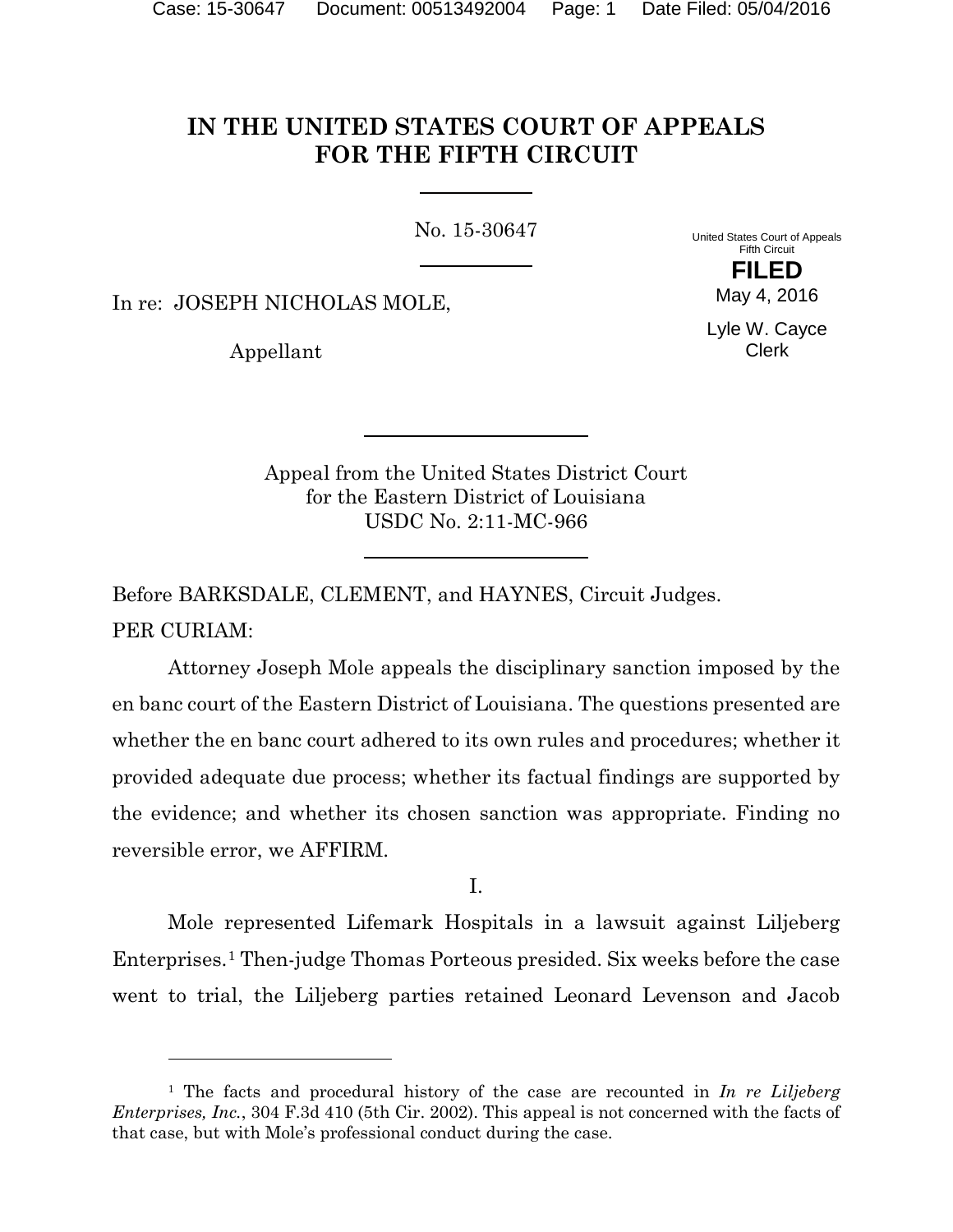### No. 15-30647

Amato as counsel. Levenson and Amato were widely known to be close friends of Porteous. Mole filed a motion to recuse Porteous based on the appearance of impropriety created by the enrollment of his close friends as counsel for Liljeberg. Porteous denied the motion. Mole then filed a writ of mandamus with this court, which denied it.

Lifemark was concerned that the presence of Levenson and Amato would create an unfair advantage for Liljeberg, so—according to Mole—it insisted that he locate an attorney familiar with Porteous to join the case and help gain equal access to Porteous. Mole eventually identified and hired Don Gardner, a close friend of Porteous. Gardner had no useful experience in the type of litigation pending, and by his own admission, he was hired because Lifemark "wanted to have a pretty face . . . someone who knew the judge." Mole drafted a letter agreement between Lifemark and Gardner setting out the terms of Gardner's compensation. The agreement included an initial retainer fee of \$100,000 and—most significantly—an additional \$100,000 severance fee "in the event that Judge Porteous withdraws or if the case settles prior to trial."[2](#page-1-0)

Porteous did not withdraw, and the case proceeded to a bench trial. Porteous took the case under submission and issued his opinion nearly three years later, overwhelmingly in favor of Liljeberg, and overwhelmingly reversed on appeal by this court. 310 F.3d at 469. This court later issued an Order and Public Reprimand against Porteous "for conduct that included violations of 'several criminal statutes and ethical canons' while presiding over the *Liljeberg* litigation, including his denial of Lifemark's motion to recuse." The same misconduct also led to Porteous's impeachment by Congress in 2010. Mole and Gardner both testified before the Senate about the circumstances of Gardner's

<span id="page-1-0"></span><sup>&</sup>lt;sup>2</sup> An earlier draft of the agreement proposed an initial retainer fee of \$50,000 and a severance fee of \$150,000.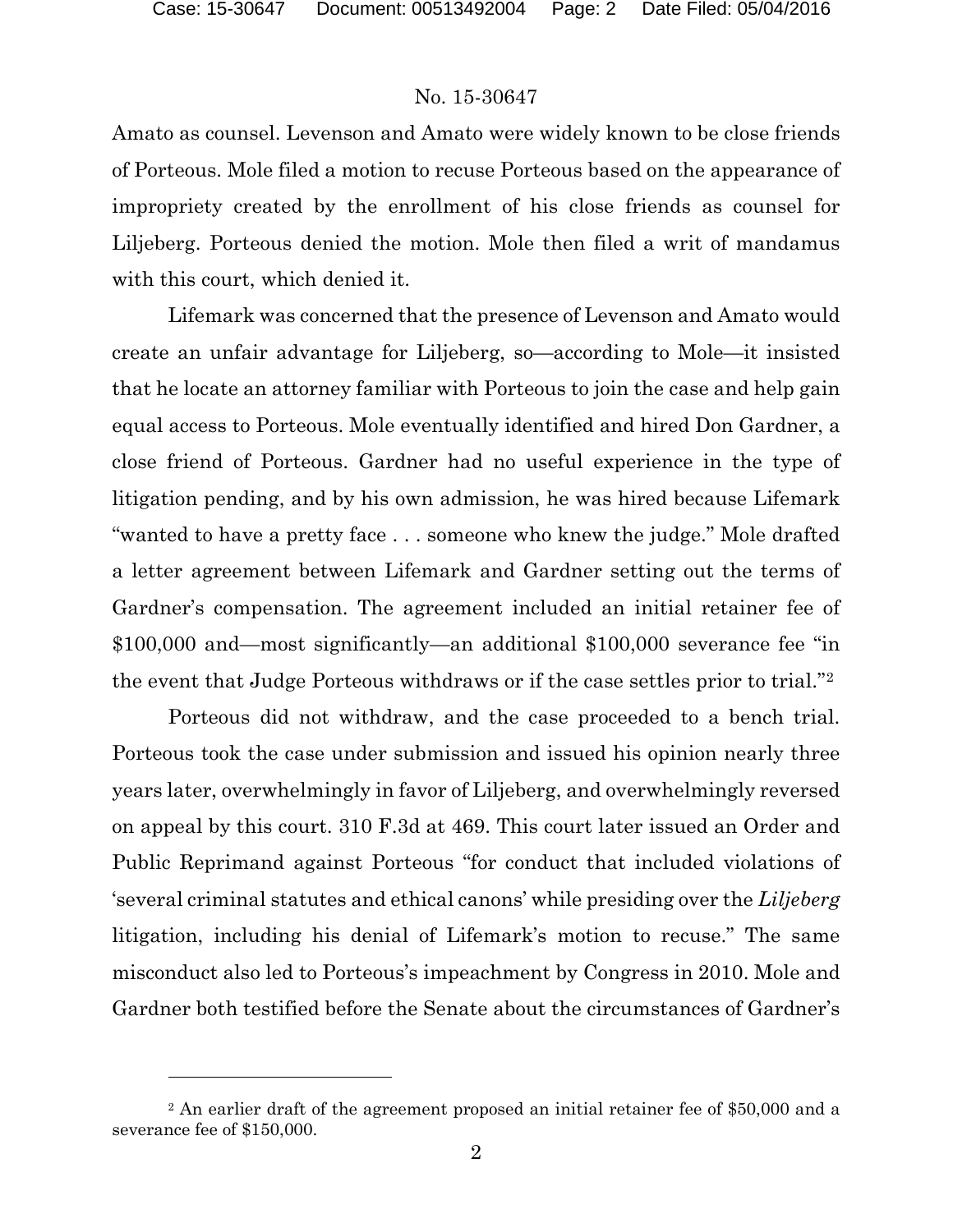$\overline{a}$ 

### No. 15-30647

retention by Lifemark. After Porteous's impeachment, two district judges in the Eastern District of Louisiana filed a disciplinary complaint against attorneys Levenson, Amato, Mole, and Gardner for committing acts "to improperly influence [Porteous] to achieve results that were prejudicial to the administration of justice, including receiving either favorable treatment for their respective clients or a prompt voluntary recusal," in violation of Rules 8.4(d), (e), and (f) of the Louisiana Rules of Professional Conduct.[3](#page-2-0)

The Eastern District proceeded under its own Rules for Lawyer Disciplinary Enforcement.[4](#page-2-1) First, under Rule 4, the court referred the complaint to the Lawyer Disciplinary Committee. The Committee recommended that the court conduct a hearing. Under Rule 7, the matter was randomly allotted to Judge Helen G. Berrigan to conduct a hearing. After conducting the hearing, Judge Berrigan issued her findings and recommendations to the en banc court. Judge Berrigan found that Mole "diligently represented his client at all times in a manner that is a credit to the profession," and that any misconduct by Mole was, "at most, 'negligent' and time-barred" under the disciplinary rules of the Louisiana Supreme Court. Judge Berrigan recommended that the charges against Mole be dismissed.

The en banc court disagreed. It found that "the clear and convincing evidence introduced at the Senate hearing and before this Court establishes Mr. Mole selected and recommended Mr. Gardner to represent Lifemark because of Mr. Gardner's close friendship with Porteous and with the intent to get Porteous recused," and that "the clear and convincing evidence establishes

<span id="page-2-0"></span><sup>3</sup> Under Rule 1.2 of the United States District Court for the Eastern District of Louisiana Rules for Lawyer Disciplinary Enforcement, "[t]he Louisiana Rules of Professional Conduct of the Supreme Court of the State of Louisiana ('Rules of Professional Conduct') apply to all lawyers admitted to practice before this court."

<span id="page-2-1"></span><sup>4</sup> These rules were amended on December 1, 2015. The rules referenced and quoted throughout this opinion are those that were in effect during Mole's disciplinary proceedings.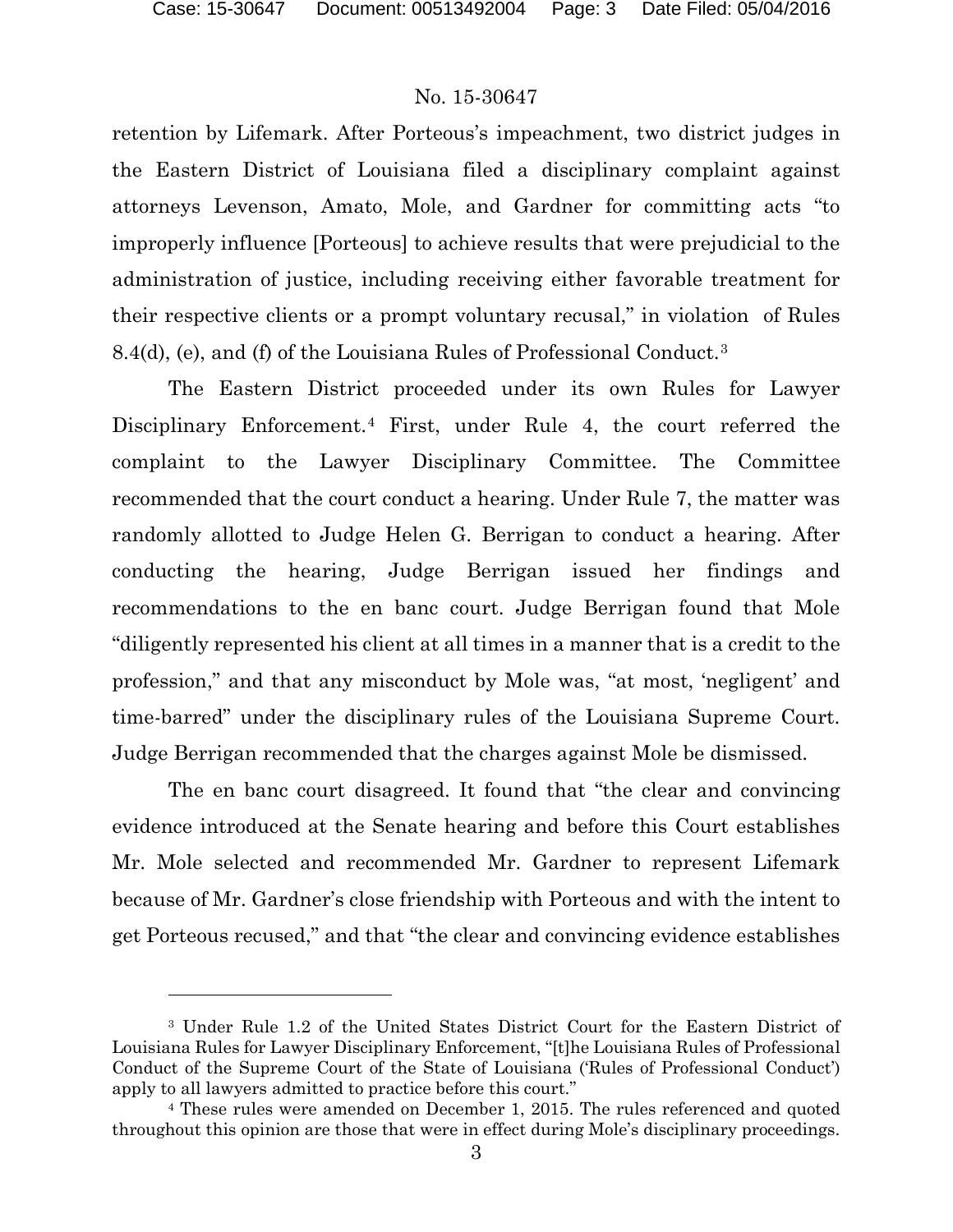the [\$100,000] severance fee in the letter agreement was intended to provide an incentive for Mr. Gardner to achieve this result." The en banc court found that Mole's conduct violated Rules 8.4(d) and (e) of the Louisiana Rules for Professional Conduct and suspended him from practice before the court for one year, with six months deferred. This appeal followed.

#### II.

"Sanctions imposed against an attorney by a district court are reviewed for abuse of discretion." *United States v. Brown*, 72 F.3d 25, 28 (5th Cir. 1995). The district court "abuses its discretion when its ruling is based on an erroneous view of the law or on a clearly erroneous assessment of the evidence." *Chaves v. M/V Medina Star,* 47 F.3d 153, 156 (5th Cir. 1995). Whether an attorney's conduct is subject to sanction under a specific rule of professional responsibility is a legal issue which this court reviews de novo. *Brown*, 72 F.3d at 28.

### III.

Mole first argues that the Eastern District's rules for disciplinary enforcement do not allow the en banc court to perform a de novo review of the record or to make its own findings. Instead, he contends it is bound by the findings of the allotted judge. Mole's argument is based on his own interpretation of the district court's disciplinary rules, and he does not cite any supporting precedent. Mole contends that because the rules do not explicitly state that the en banc court conducts a de novo review, it is not authorized to do so. Mole's rationale is that an independent review by the en banc court would "render meaningless the three years of litigation, discovery, motion practice, briefing and trial that led to Judge Berrigan's findings." The court's disciplinary committee, as appellee, counters that the rules reserve disciplinary authority to the en banc court, rather than to the allotted judge,

4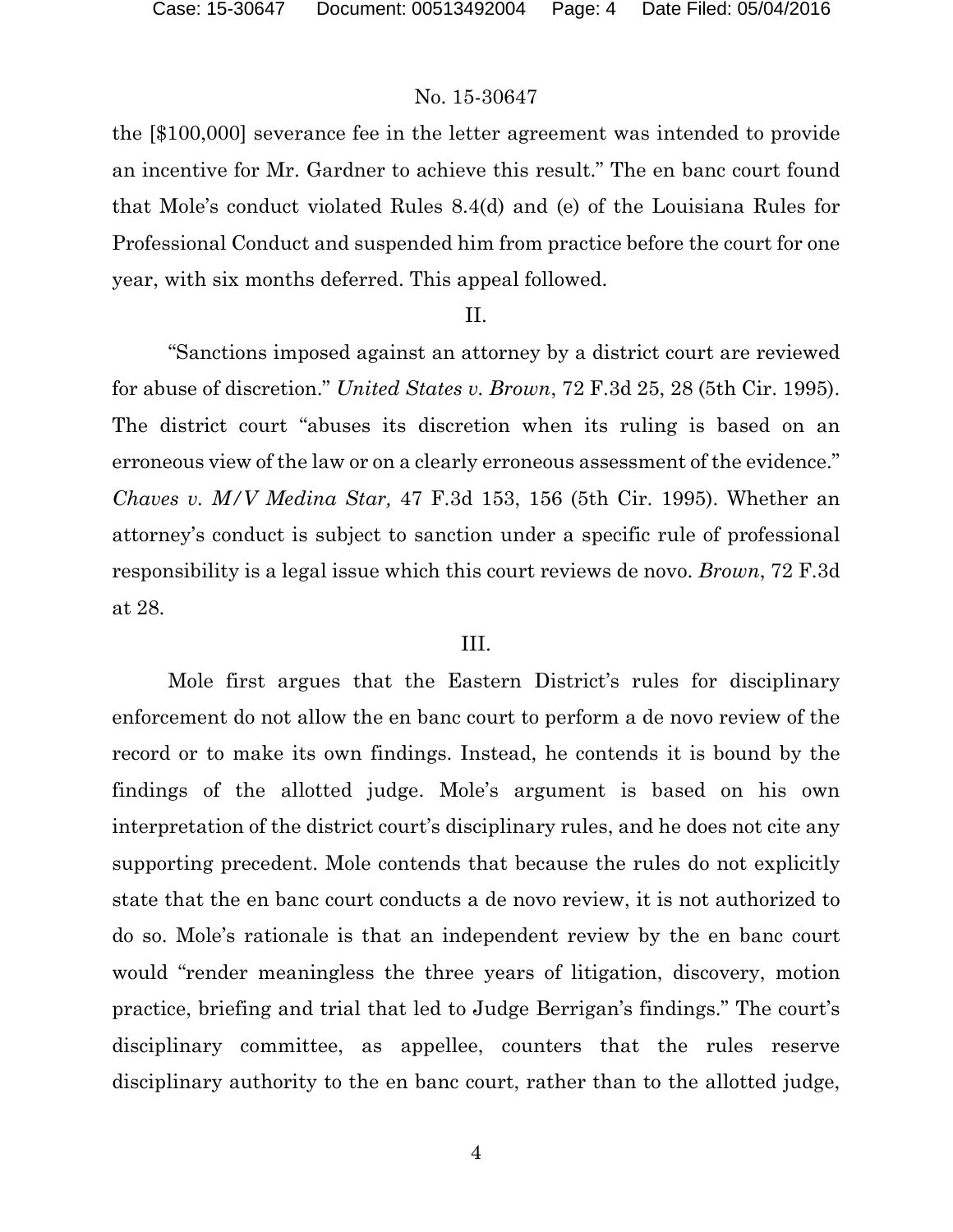and that Mole's construction would transform the allotted judge into the final decision maker.

"When a court undertakes to sanction an attorney for violating court rules, it is incumbent upon the sanctioning court to observe scrupulously its own rules of disciplinary procedure." *In re Thalheim*, 853 F.2d 383, 390 (5th Cir. 1988). We apply "basic principle[s] of statutory construction" to the district court's disciplinary rules. *Id.* at 387. Rule 2 of the Eastern District's Rules for Lawyer Disciplinary Enforcement states that "[t]he court *en banc* may impose discipline upon a lawyer authorized to practice before this court if it finds clear and convincing evidence that . . . [t]he lawyer has committed 'misconduct' as defined in the Louisiana Rules of Professional Conduct." Rule 7.4 states that "[a]t the conclusion of all necessary proceedings, the [allotted] judge must submit written findings and recommendations to the court *en banc* for determination of the disciplinary sanctions, if any, to be imposed." Rule 7.5 states that "[a]fter consideration of the allotted judge's findings and recommendations, the court *en banc* must enter an order either dismissing the complaint or imposing appropriate discipline."

Here, the allotted judge recommended dismissal of the complaint against Mole, but the en banc court disagreed and imposed discipline based on professional misconduct. The en banc court stated that "[a]lthough Judge Berrigan held the evidentiary hearing in this matter, these Findings are based on an independent review of the entire record, including the transcript of the evidentiary hearing, the transcript of the testimony before the Senate, the memoranda of counsel, and the applicable law." The en banc court thus interpreted its own rules to allow it to conduct an independent review of the record and render its own decision. "When the tribunal which has promulgated a rule has interpreted and applied the rule which it has written, it is hardly for an outside person to say that the author of the rule has misinterpreted it."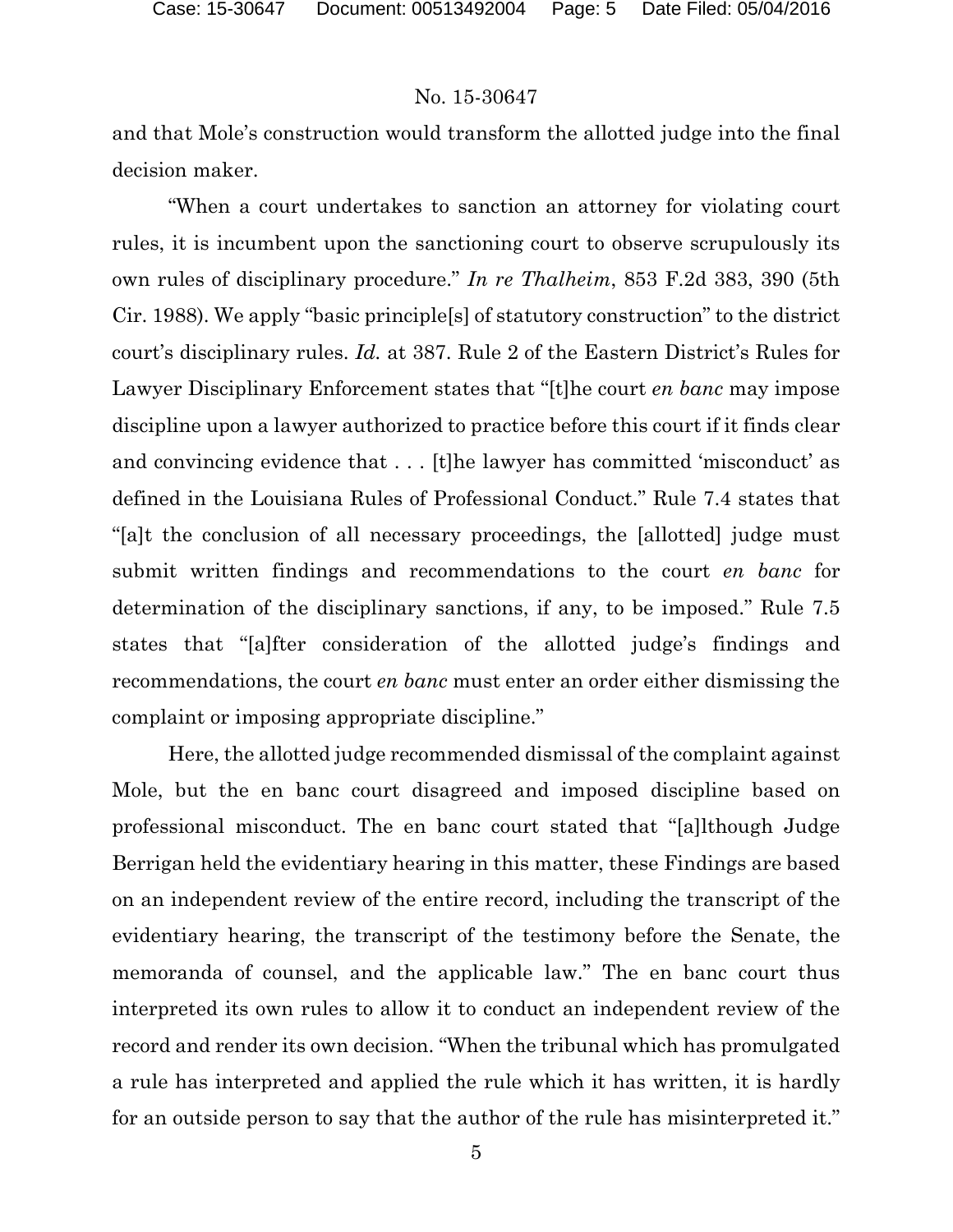*In re Adams*, 734 F.2d 1094, 1102 (5th Cir. 1984) (quoting *Lance, Inc. v. Dewco Servs., Inc.*, 422 F.2d 778, 783 (9th Cir. 1970)). "We may reverse only where we are convinced that the district court has misconstrued its own rules." *Id.* at 1102.

The en banc court's interpretation is the most rational and logical interpretation available. Rule 2 reserves the power and authority to impose discipline to the en banc court. Rules 7.4 and 7.5 state that the allotted judge's findings and recommendations need only be considered by the en banc court, and that the en banc court determines the sanctions and orders their imposition. If the allotted judge's disciplinary findings and recommendations were binding on the en banc court, then the en banc court would serve no useful purpose, and the rules would state instead that the allotted judge was empowered to render the final disciplinary decision.

Indeed, because the en banc court reserves the authority to impose discipline, its role is analogous to that of the Louisiana Supreme Court. As the Louisiana Supreme Court noted in *In re Nelson*, 146 So. 3d 176, 187 (La.), *reh'g denied* (July 1, 2014), "[b]ar disciplinary matters fall within the original jurisdiction of this court. Consequently, we act as triers of fact and conduct an independent review of the record to determine whether the alleged misconduct has been proven by clear and convincing evidence." (citation omitted). The court went on to state that "we are not bound in any way by the findings and recommendations of the hearing committee and disciplinary board." *Id.* Under the same rationale, the Eastern District en banc court is free to conduct an independent review without being bound by the findings and recommendations of the allotted judge. Because Rule 2 reserves disciplinary authority to the en banc court, and because nothing in the rules requires the en banc court to adhere or defer to the findings and recommendations of the allotted judge, we find no error.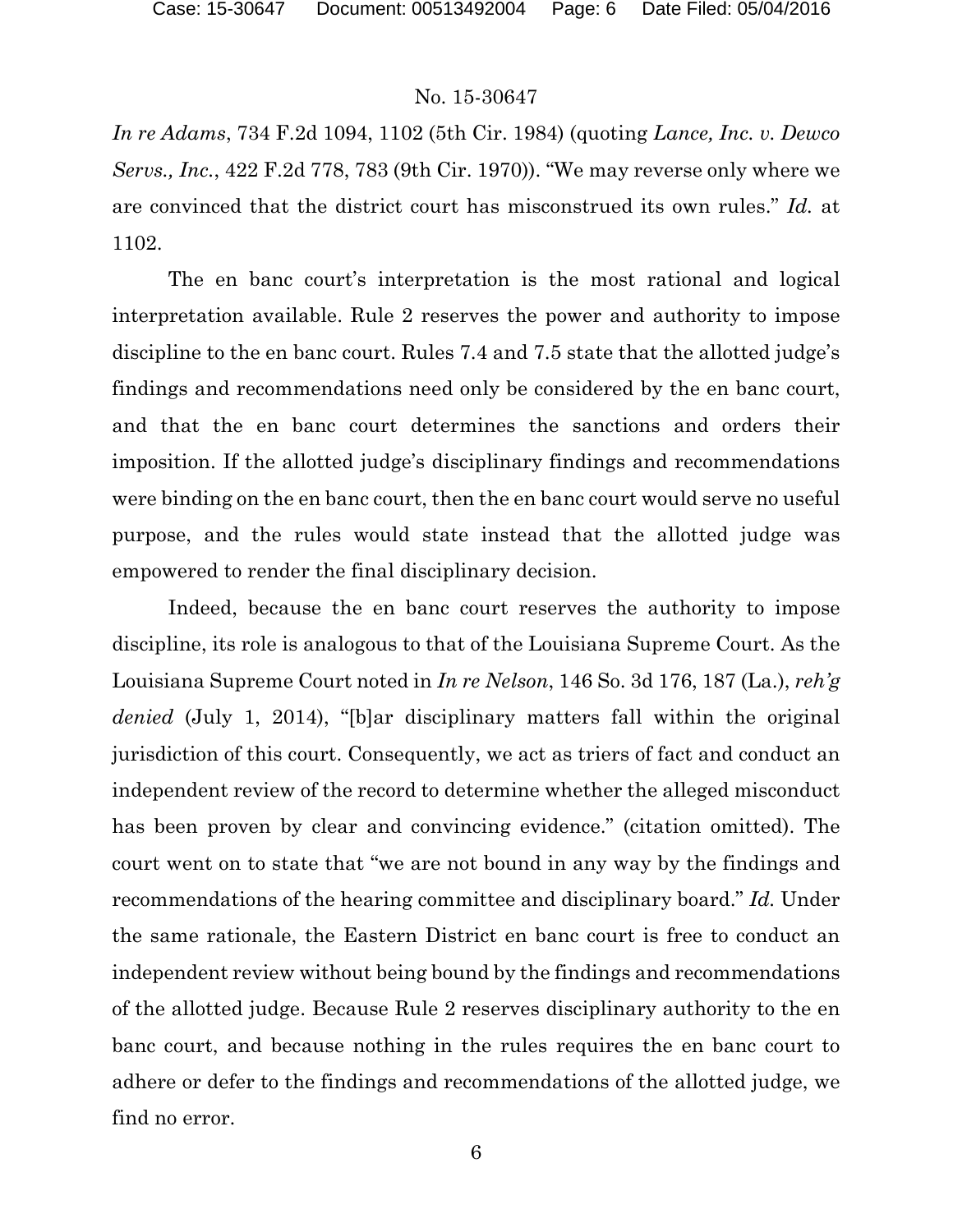$\overline{a}$ 

### No. 15-30647

Mole next argues that the en banc court is a "reviewing court" under Federal Rule of Civil Procedure  $52(a)(6)$  and is therefore precluded from conducting a de novo review of the evidence.[5](#page-6-0) Mole offers no authority to support his claim that the en banc court, in a disciplinary proceeding, is a reviewing court under Rule 52(a)(6). But "[t]he text of Rule 52(a)(6) limits the rule to instances in which a 'reviewing court' is considering the findings of a 'trial court.'" *Stoffels ex rel. SBC Tel. Concession Plan v. SBC Commc'ns, Inc.*, 677 F.3d 720, 727 (5th Cir. 2012). Here, Rule 7.5 of the disciplinary procedures states that "[a]fter consideration of the allotted judge's findings and recommendations, the *court en banc must enter an order* either dismissing the complaint or imposing appropriate discipline." (emphasis added). As the en banc court correctly noted, "[t]he orders of the court in disciplinary matters are the orders of the en banc court." Because Rule  $52(a)(6)$  is inapplicable here, Mole's argument fails.

Mole also argues that the en banc court's factual findings are not supported by clear and convincing evidence. Mole's primary theory is that the \$100,000 severance fee was not "an attempt to secure the recusal of Porteous and that instead the severance fee was to pay Mr. Gardner enough to 'buy him out of the case' in the event Porteous was no longer the judge because Mr. Gardner's services would no longer be needed." In essence, Mole claims that Gardner's role was to provide insight into Porteous's temperament and thought processes, a role that would be useful only so long as Porteous remained on the case. In support, Mole cites excerpts from his own testimony before the Senate

<span id="page-6-0"></span><sup>&</sup>lt;sup>5</sup> "Findings of fact, whether based on oral or other evidence, must not be set aside unless clearly erroneous, and the reviewing court must give due regard to the trial court's opportunity to judge the witnesses' credibility." Fed. R. Civ. P. 52(a)(6).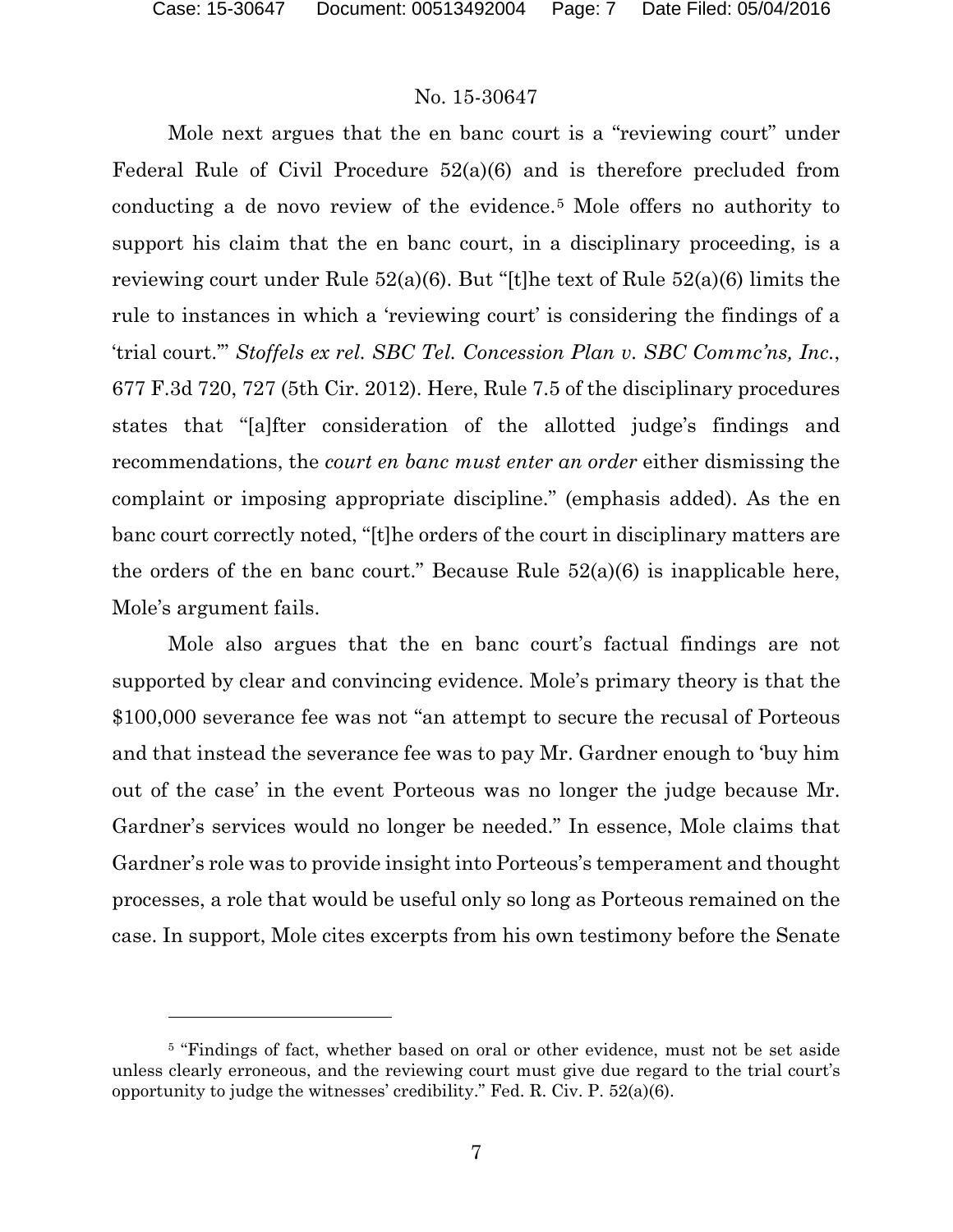# No. 15-30647

and before Judge Berrigan; Gardner's testimony before the Senate; and the testimony of other witnesses before Judge Berrigan.

In the context of attorney disciplinary proceedings, we have defined the "clear and convincing" evidentiary standard as

> that weight of proof which "produces in the mind of the trier of fact a firm belief or conviction as to the truth of the allegations sought to be established, evidence so clear, direct and weighty and convincing as to enable the fact finder to come to a clear conviction, without hesitancy, of the truth of the precise facts" of the case.

*In re Medrano*, 956 F.2d 101, 102 (5th Cir. 1992) (quoting *Cruzan v. Dir., Mo. Dep't of Health,* 497 U.S. 261, 285 n.11 (1990)). We review the district court's factual findings for clear error. *See Brown*, 72 F.3d at 28 (noting that a district court abuses its discretion by imposing sanctions on the basis of a "clearly erroneous assessment of the evidence").<sup>[6](#page-7-0)</sup> To satisfy the clear error test, the district court's findings must be "plausible in light of the record as a whole." *United States v. Reasor*, 541 F.3d 366, 369 (5th Cir. 2008). "A factual finding is clearly erroneous only if, viewing the evidence in light of the record as a whole, we are left with the definite and firm conviction that a mistake has been committed." *Waste Mgmt. of Wash., Inc. v. Kattler*, 776 F.3d 336, 339 (5th Cir. 2015) (internal quotation marks omitted).

The en banc court found that Mole hired Gardner to prompt Porteous's recusal after reviewing testimonial evidence derived from both the Senate hearings and Mole's own disciplinary hearing before Judge Berrigan, as well as documentary evidence such as the retention letter between Mole and

<span id="page-7-0"></span><sup>6</sup> *Cf. Crowe v. Smith*, 261 F.3d 558, 564–65 (5th Cir. 2001) (conducting de novo review of the record where district court failed to make a finding on critical factual issue); *Medrano*, 956 F.2d at 102 (conducting de novo review of the record where district court incorrectly applied preponderance of evidence standard).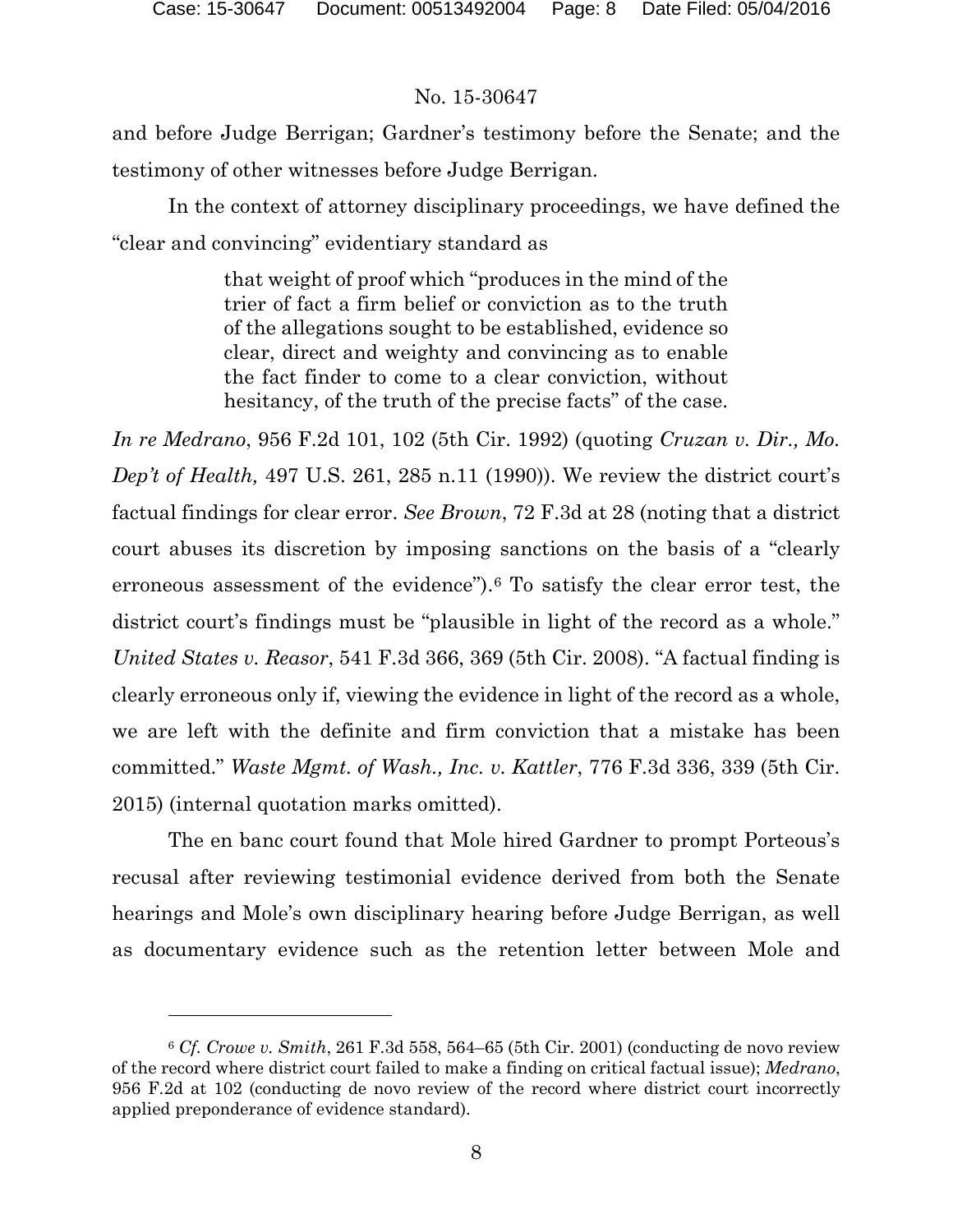$\overline{a}$ 

### No. 15-30647

Gardner. The en banc court found the "testimony that the terms of the letter agreement were not drafted in an attempt to secure the recusal of Porteous to be incredible." The en banc court highlighted Mole's testimony before the Senate, where Mole admitted that "getting the judge to recuse himself would be the only way to get a fair outcome"; "getting Judge Porteous to recuse himself was a priority with [him], and one of the things [he] hoped Mr. Gardner's presence in the case . . . would accomplish"; and that he "certainly considered that maybe if [Gardner] got involved . . . Porteous didn't have a legal responsibility to recuse himself because of that but that he might." The en banc court also noted that it "did consider evidence presented at the [hearing before Judge Berrigan], but also gave weight to the sworn testimony before the Senate . . . . given at a time when the witnesses had no personal stake in the outcome." The en banc court thus concluded that, "[t]aken as a whole, the evidence provided clear and convincing evidence that Mr. Mole's intent was to prompt former Judge Porteous's recusal."

Based on all of the above, the en banc court's conclusion is plausible. First, Mole's Senate testimony contains numerous admissions regarding his hope that the retention of Gardner might prompt a recusal. Second, the \$100,000 severance fee in the retention letter incentivizes the prospect of a recusal.[7](#page-8-0) Although Mole claims that the severance fee was merely intended to "buy out" Gardner, the evidence shows that Gardner never requested such a provision in the agreement. Mole also acknowledged that if Porteous had recused himself immediately upon Gardner's enrollment, Gardner would have received the full \$200,000 payment for enrollment and severance, despite not doing any work. This shows that the severance fee was unrelated to any labor

<span id="page-8-0"></span><sup>7</sup> Although the severance fee would also be paid in the event of a settlement, Mole acknowledged before Judge Berrigan that the litigation was unlikely to settle and that "recusal would be the most obvious reason for a judge to withdraw from a case."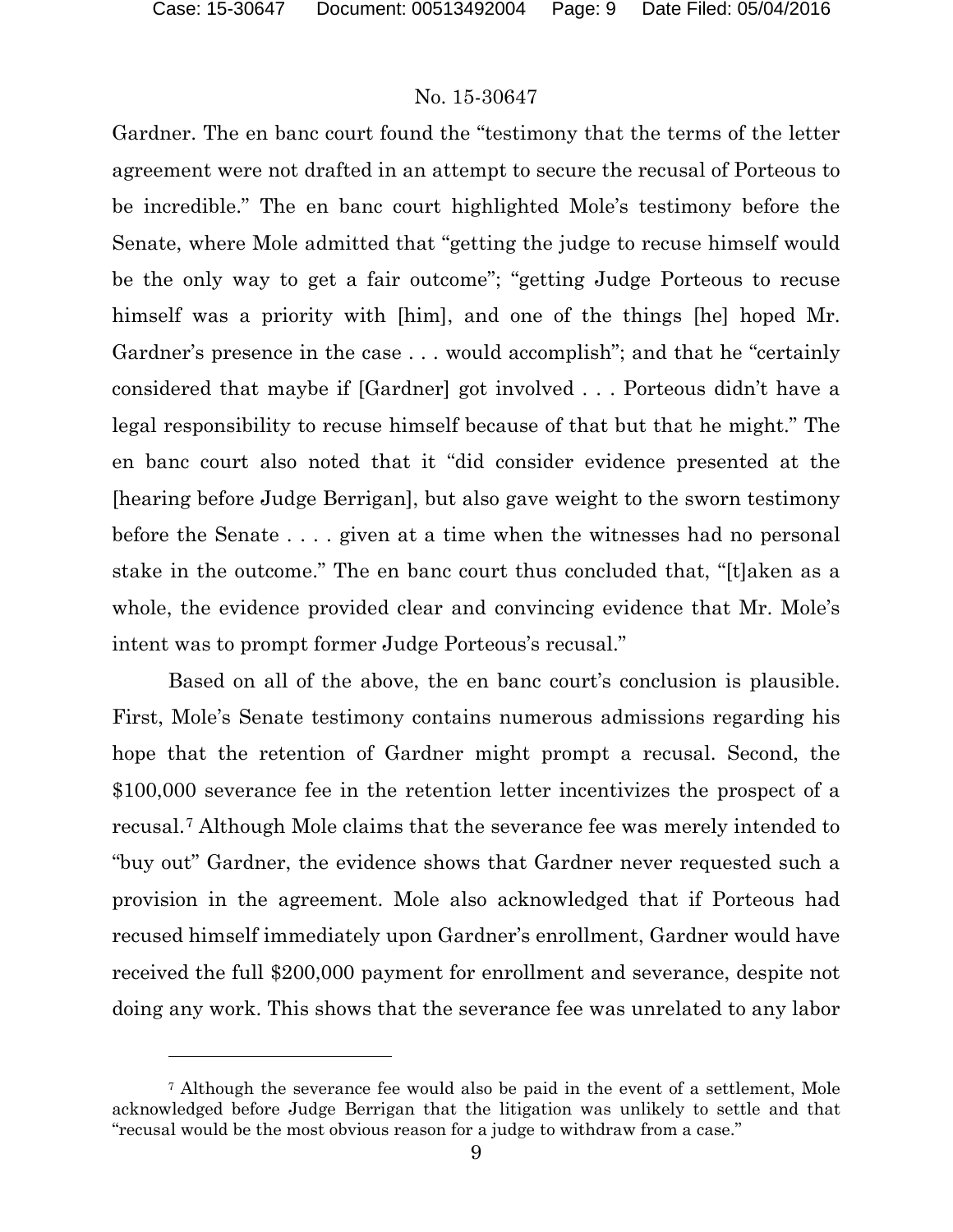Gardner may have performed on the case or any opportunity cost he may have incurred in time away from his own practice. It is therefore plausible that the purpose of the severance fee was to prompt a recusal.

Finally, even if we find Mole's version credible, "[i]f the district court's account of the evidence is plausible in light of the record viewed in its entirety, the court of appeals may not reverse it even though convinced that had it been sitting as the trier of fact, it would have weighed the evidence differently." *Brumfield v. Cain*, 808 F.3d 1041, 1057 (5th Cir. 2015) (quoting *Anderson v. Bessemer City*, 470 U.S. 564, 573–74 (1985)). And "[w]here there are two permissible views of the evidence, the factfinder's choice between them cannot be clearly erroneous." *Anderson*, 470 U.S. at 574. Because the en banc court's determination that Mole hired Gardner to obtain Porteous's recusal is plausible in light of the record as a whole, we cannot set aside that finding.

Mole also argues that he did not engage in misconduct in violation of the Louisiana Rules of Professional Conduct. Mole does not cite any authority in support of his argument. Rather, he simply states in his brief that "nothing [he] did with respect to Gardner had any effect on Porteous' handling or 'administration' of the *Liljeberg* case." We review de novo whether factually established misconduct is subject to sanctions. *In re Sealed Appellant*, 194 F.3d 666, 670 (5th Cir. 1999). Thus, we must determine whether the en banc court's factual findings establish a violation of Rules 8.4(d) and (e) of the Louisiana Rules of Professional Conduct.[8](#page-9-0)

 $\overline{a}$ 

<span id="page-9-0"></span><sup>8</sup> Louisiana Rule of Professional Conduct 8.4. states:

It is professional misconduct for a lawyer to . . .

<sup>(</sup>d) Engage in conduct that is prejudicial to the administration of justice;

<sup>(</sup>e) State or imply an ability to influence improperly a judge, judicial officer, governmental agency or official or to achieve results by means that violate the Rules of Professional Conduct or other law;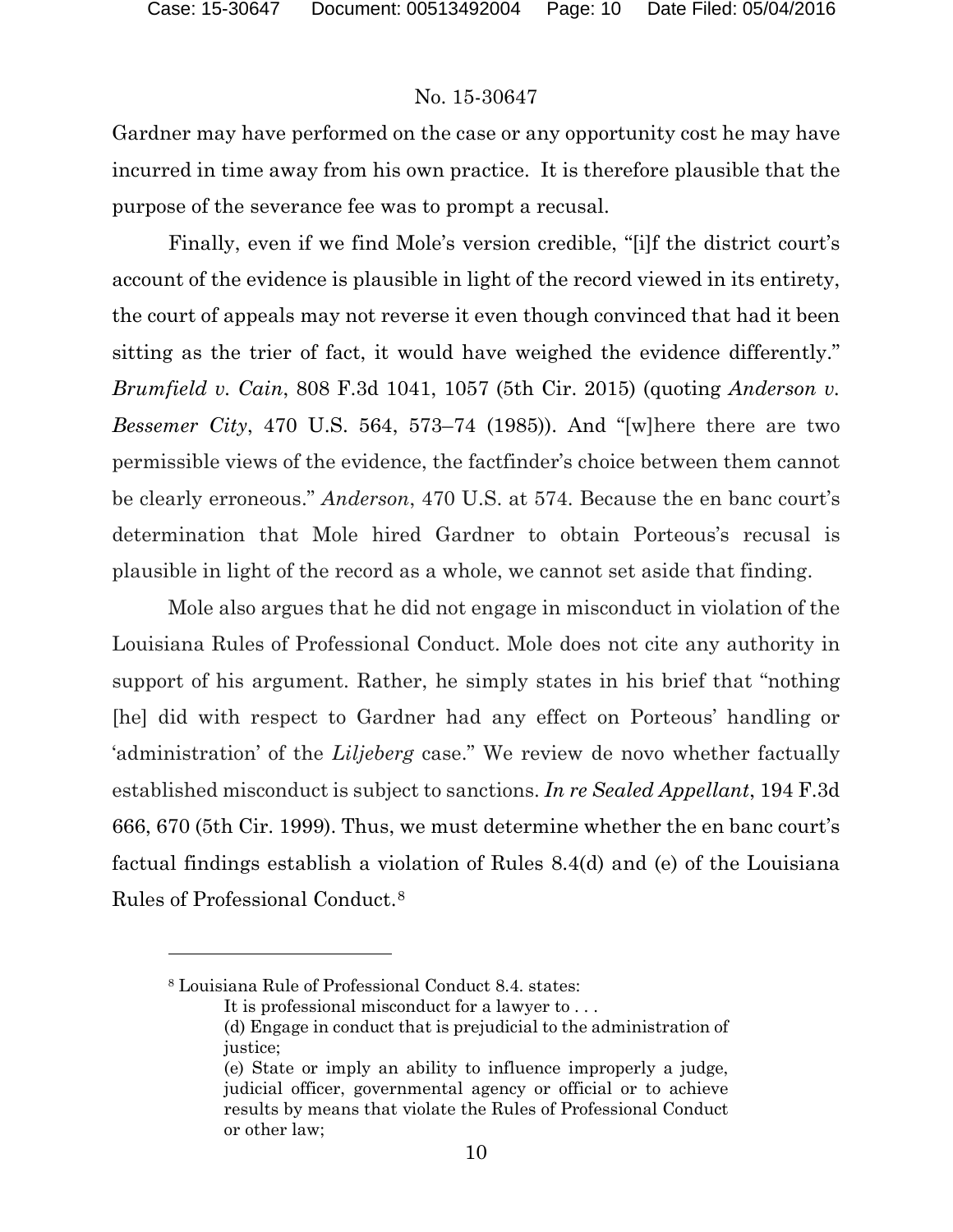# No. 15-30647

We have previously held that "a lawyer may not enter a case for the primary purpose of forcing the presiding judge's recusal." *McCuin v. Tex. Power & Light Co.*, 714 F.2d 1255, 1265 (5th Cir. 1983). "A lawyer's acceptance of employment solely or primarily for the purpose of disqualifying a judge creates the impression that . . . the lawyer is available for sheer manipulation of the judicial system. . . . To tolerate such gamesmanship would tarnish the concept of impartial justice." *Id.*[9](#page-10-0)

Mole did not personally accept employment to disqualify Porteous but instead employed another attorney to achieve the same purpose. A common sense application of *McCuin* shows that this is improper: If a lawyer may not enter a case to force the presiding judge's recusal, then it would be irrational to argue that a lawyer could simply hire *another lawyer* to force the recusal. Thus, we conclude that the action of hiring an attorney to motivate a recusal is prejudicial to the administration of justice and implies an ability to improperly influence a judge in violation of Louisiana Rules of Professional Conduct 8.4(d) and (e).

Mole next argues that he was "effectively twice deprived of his right to be heard." Mole contends that the hearing he appeared in before Judge Berrigan was "rendered meaningless" because the en banc court did not adopt her findings and recommendations. Mole also contends that the en banc court engaged in independent fact-finding without notifying him or giving him a

<span id="page-10-0"></span><sup>. . . .</sup> <sup>9</sup> In *McCuin*, we discussed the lawyer's conduct in the context of the ABA Code of Professional Responsibility. *See* 714 F.2d at 1264–65 ("[F]ederal courts have ordered lawyers disqualified in situations involving conduct proscribed by the Code.") The disciplinary rules of Canon 1 forbid a lawyer from engaging in "conduct that is prejudicial to the administration of justice" and the disciplinary rules of Canon 9 forbid a lawyer from implying "that he is able to influence improperly or upon irrelevant grounds any tribunal, legislative body, or public official." These rules are almost identical to Louisiana Rules of Professional Conduct 8.4(d) and (e).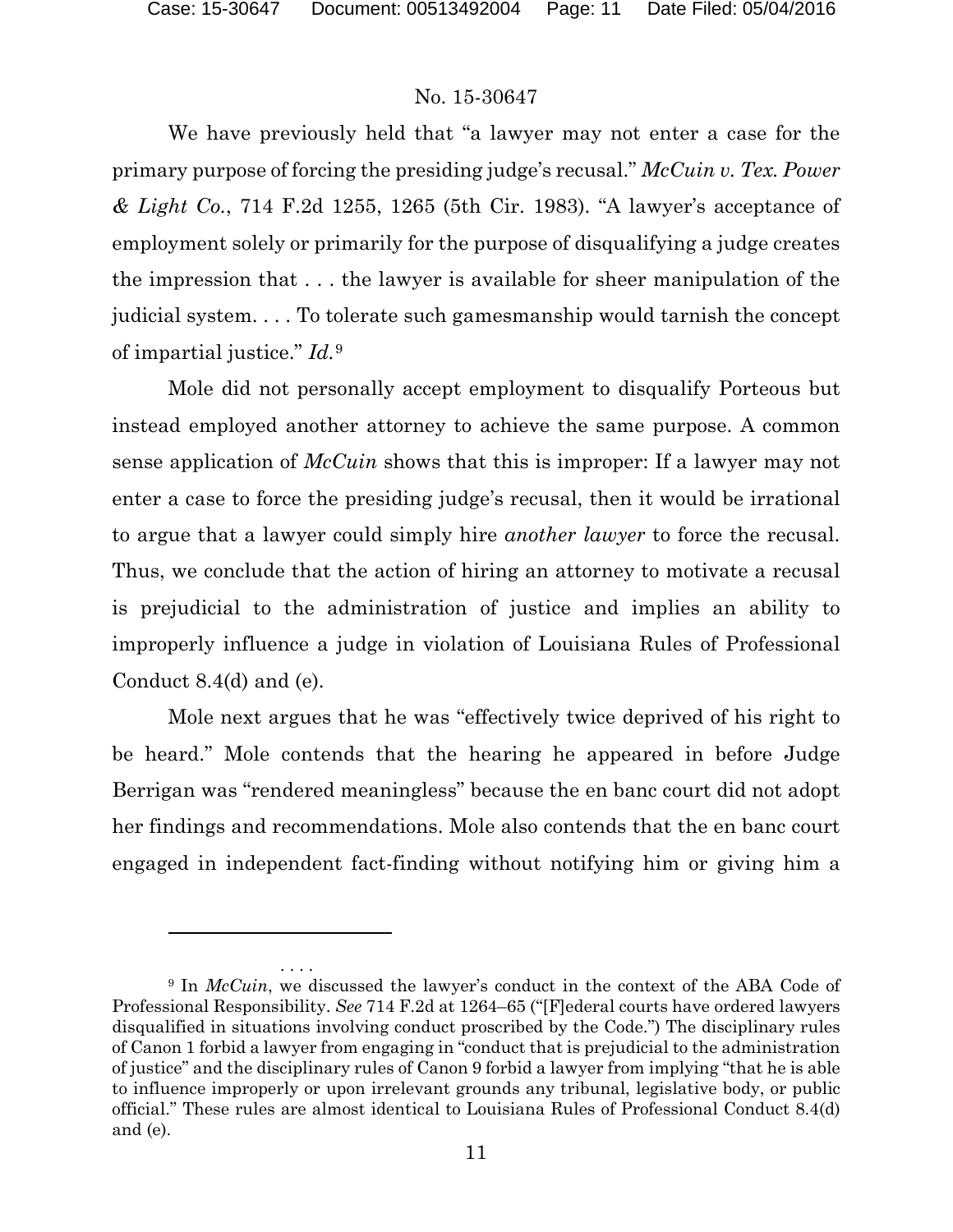chance to participate. Yet the en banc court's "independent fact-finding" was nothing more than its review of the *same record* collected by the allotted judge. As with his earlier arguments, Mole does not cite any supporting legal authority. Instead, he simply presumes that he should be entitled to appear twice—once before the allotted judge, and once again before the en banc court. The law does not support this position.

"Disbarment or suspension proceedings are adversarial and quasicriminal in nature. As such, an attorney is entitled to procedural due process which includes notice and an opportunity to be heard in disbarment or suspension proceedings." *Dailey v. Vought Aircraft Co.*, 141 F.3d 224, 229 (5th Cir. 1998) (citations omitted). Due process in this context is less than that required by "full criminal procedure" and our precedent "emphatically dismisses such extensive procedural hoop-jumping for the far less serious disciplinary sanctions of suspension and reprimand." *Crowe v. Smith*, 151 F.3d 217, 230 (5th Cir. 1998).

Here, the en banc court followed its own disciplinary procedures according to its Rules for Lawyer Disciplinary Enforcement. Mole received advance notice of the charges against him and had an opportunity to present a defense and to call witnesses before the allotted judge. Mole's argument rests on his presumption that the allotted judge and the en banc court are two separate, independent tribunals. But under Rule 7 of the district court's disciplinary procedures, the allotted judge fulfills a preliminary role by conducting a hearing and then delivering the record of that hearing, along with findings and recommendations, to the en banc court, which is the actual tribunal. Thus, Mole's appearance before the allotted judge satisfied his right to be heard before the en banc court, which then reviewed the entire record, including the earlier hearing. His appearance was not "meaningless" because the en banc court reviewed and considered his defense; it simply rejected it.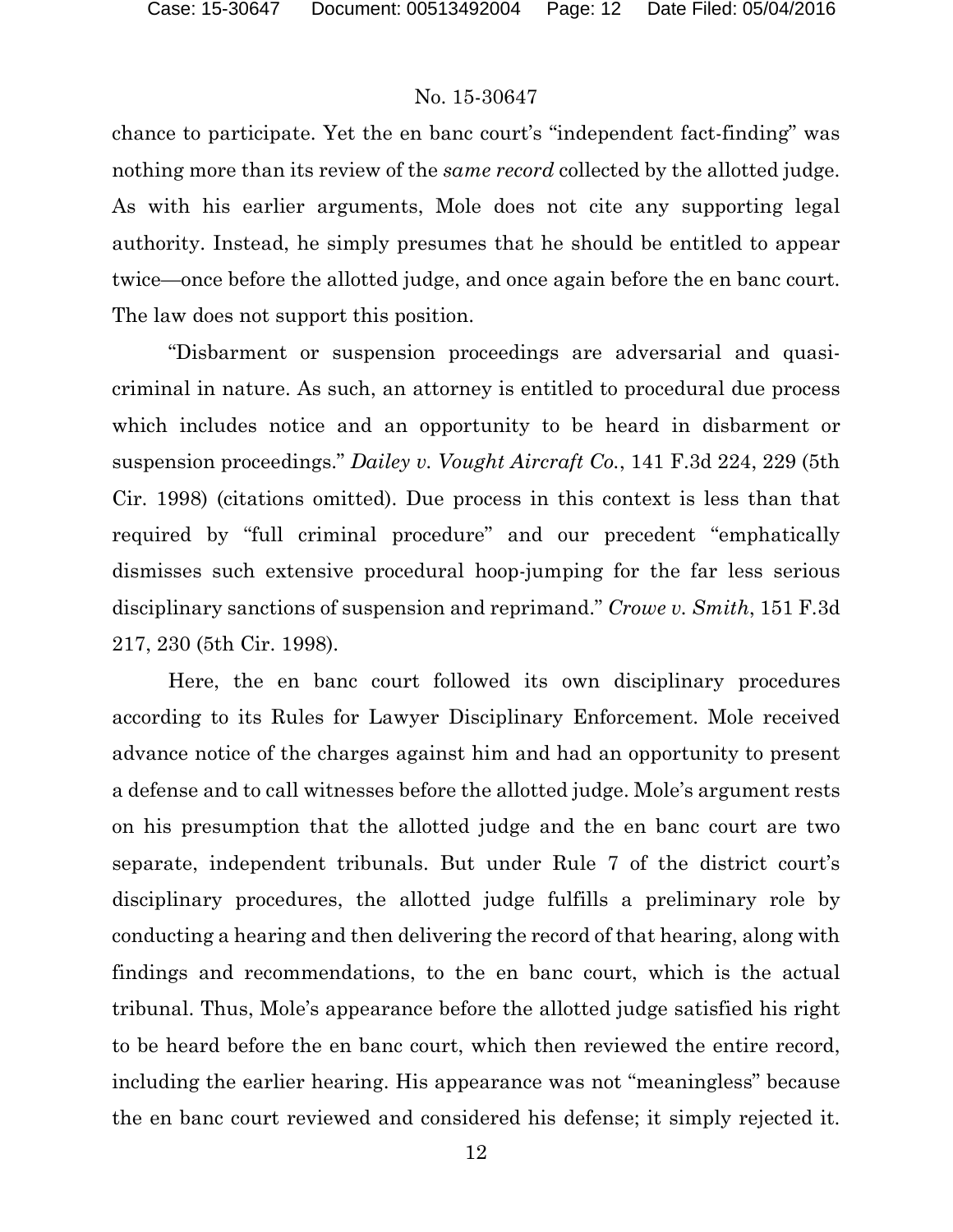Furthermore, Mole's demand to appear before both the allotted judge and the en banc court *actually would* render the allotted judge's hearing meaningless because it would require the en banc court to conduct its own evidentiary hearing, with Mole present, before it could impose discipline. Such an approach would result in the very type of "procedural hoop-jumping" that we have previously rejected. *Id.* Because Mole had both notice and an opportunity to be heard before being disciplined, we find that Mole received adequate due process.

Mole also argues that any disciplinary action against him has prescribed under Louisiana law because the alleged misconduct occurred more than sixteen years ago and his actions were, at worst, negligent. Section 31 of Louisiana Supreme Court Rule XIX states that "[a] disciplinary complaint, or the initiation of a disciplinary investigation with regard to allegations of attorney misconduct, where the mental element is merely negligence, shall be subject to a prescriptive period of ten years from the date of the alleged offense." The rule is thus inapplicable where the misconduct is intentional rather than negligent. *See In re Trahant*, 108 So. 3d 67, 75 (La. 2012).

In arguing that his actions were unintentional, Mole resurrects a familiar theme—he states that the evidence is insufficient to support such a finding. Here, the en banc court found that Mole's actions were intentional—a factual finding subject to clear error review. *See Sealed Appellant*, 194 F.3d at 670. Because the en banc court's factual finding of intentional conduct is not clearly erroneous, prescription does not apply.

Mole argues, in the alternative, that any sanction against him should be limited to a private admonition. As before, Mole claims that the en banc court's conclusion that he hired Gardner to secure Porteous's recusal is not supported by clear and convincing evidence. He offers no other argument to explain how the en banc court abused its discretion in imposing a suspension based on its